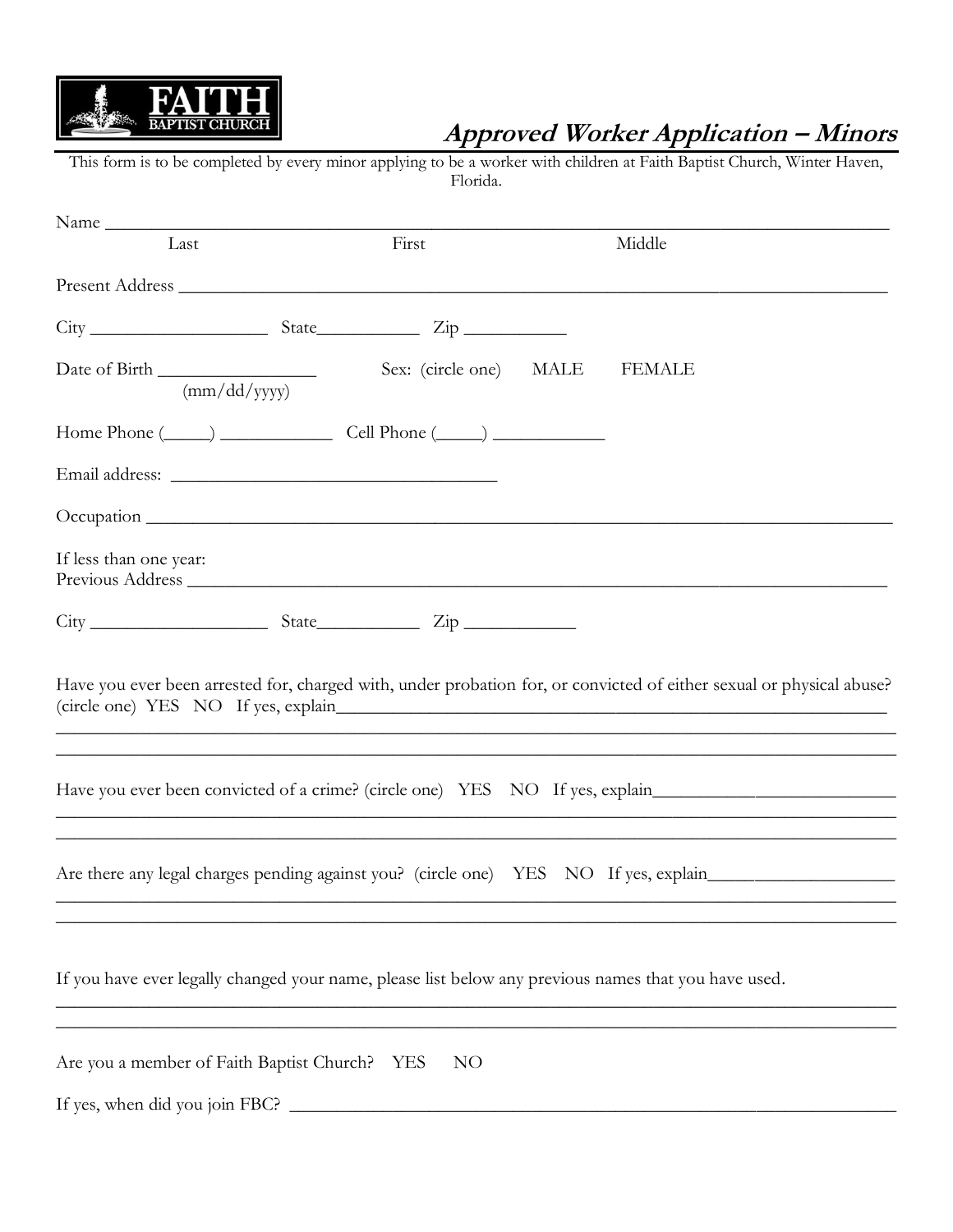List other churches you have been affiliated with and describe your ministry at those churches:

Have you ever worked with minors before? YES NO If yes, please explain what you did and where you served:\_\_\_\_\_\_\_\_\_\_\_\_\_\_\_\_\_\_\_\_\_\_\_\_\_\_\_\_\_\_\_\_\_\_\_\_\_\_\_\_\_\_\_\_\_\_\_\_\_\_\_\_\_\_\_\_\_\_\_\_\_\_\_\_\_\_\_\_\_\_\_\_\_\_\_\_\_\_\_\_\_\_\_\_

\_\_\_\_\_\_\_\_\_\_\_\_\_\_\_\_\_\_\_\_\_\_\_\_\_\_\_\_\_\_\_\_\_\_\_\_\_\_\_\_\_\_\_\_\_\_\_\_\_\_\_\_\_\_\_\_\_\_\_\_\_\_\_\_\_\_\_\_\_\_\_\_\_\_\_\_\_\_\_\_\_\_\_\_\_\_\_\_\_\_  $\_$  , and the set of the set of the set of the set of the set of the set of the set of the set of the set of the set of the set of the set of the set of the set of the set of the set of the set of the set of the set of th  $\_$  , and the contribution of the contribution of  $\mathcal{L}$  , and  $\mathcal{L}$  , and  $\mathcal{L}$  , and  $\mathcal{L}$  , and  $\mathcal{L}$ 

 $\_$  , and the set of the set of the set of the set of the set of the set of the set of the set of the set of the set of the set of the set of the set of the set of the set of the set of the set of the set of the set of th  $\_$  , and the set of the set of the set of the set of the set of the set of the set of the set of the set of the set of the set of the set of the set of the set of the set of the set of the set of the set of the set of th

## **Reference Forms:**

In addition to completing this form, two satisfactory reference forms must be obtained and submitted. References should come from someone who is not related to you and has known you for at least three years. These forms are attached to this Worker Enlistment Form.

I hereby declare and certify that all of the above information is accurate. I have not falsified any of the information on this application. It is all completely true.

\_\_\_\_\_\_\_\_\_\_\_\_\_\_\_\_\_\_\_\_\_\_\_\_\_\_\_\_\_\_\_\_\_\_\_\_\_\_\_\_\_\_\_ \_\_\_\_\_\_\_\_\_\_

Signature of Applicant Date